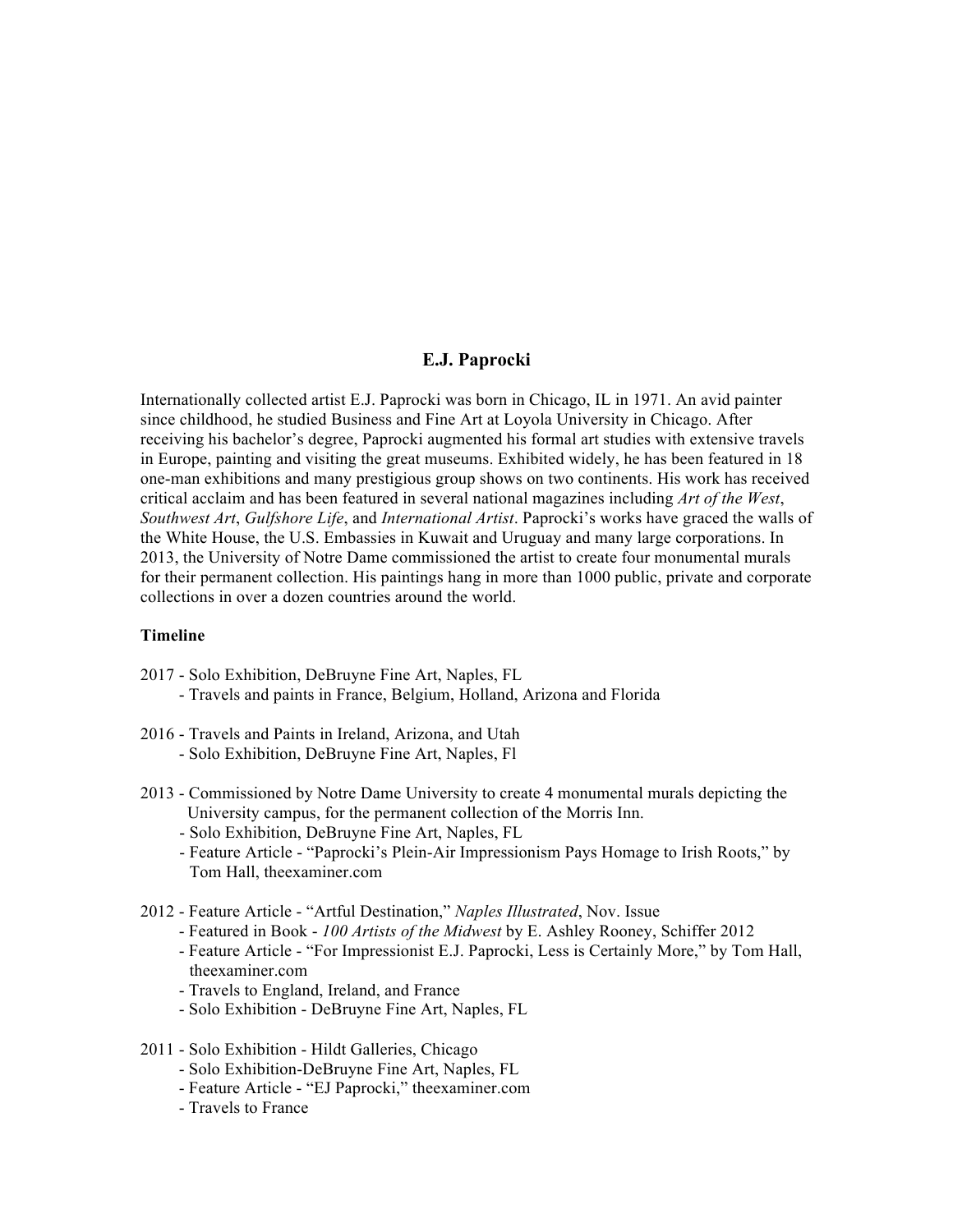- Exhibits at Greenland Gallery, Dingle, Ireland
- 2010 Solo Exhibition-DeBruyne Fine Art, Naples, FL
	- Travels to Belgium, France, and England
	- Exhibits at Greenlane Gallery, Paris, France
- 2009 Solo Exhibition DeBruyne Fine Art, Naples, FL
	- Solo Exhibition Sigman's Gallery, Indianapolis, IN
	- Feature Article "Inject Energy and Excitement into Your Painting Process," *International Artist Magazine*, Feb-Mar Issue
- 2008 Solo Exhibition DeBruyne Fine Art, Naples, FL - Solo Exhibition-Sigman's Gallery, Indianapolis, IN
- 2007 Solo Exhibition "Costa del Sol and Beyond," Debruyne Fine Art, Naples, FL
- 2006 Solo Exhibition "The Bruges and Salzburg Collection," DeBruyne Fine Art, Naples, FL - "Christmas Miniatures Show," Whistle Pik Galleries, Fredericksburg, TX
	- Feature Article *International Artist Magazine*
- 2005 Solo Exhibition "England and Ireland Revisited," DeBruyne Fine Art, Naples, FL - Solo Exhibition - "The 2005 Fall Collection," Sigman's Gallery, Indianapolis, IN
- 2004 Solo Exhibition "Impressions of England," DeBruyne Fine Art, Naples, FL
	- Solo Exhibition "New Works 2004," Sigman's Gallery, Indianapolis, IN
	- "Great American Artists," Cincinnati, OH
	- "Christmas Miniatures Show," Whistle Pik Galleries, Fredericksburg, TX
	- Feature Article "Eliciting an Emotional Response," *Art of the West*, May/June
- 2003 Solo Exhibition "Collection 2003," Debruyne Fine Art, Naples, FL
	- Group Exhibition "Graceful Discoveries," Whistle Pik Galleries, Fredericksburg, TX
	- "Great American Artists," Cincinnati, OH
- 2002 Solo Exhibition "England, An Artistic Sojourn," Debruyne Fine Art, Naples, FL - Solo Exhibition - "E.J. Paprocki," Gallerie Je Reviens, Westport, CT
	-
	- "Great American Artists," Cincinnati, OH
	- "Christmas Miniatures Show," Whistle Pik Galleries, Fredericksburg, TX
- 2001 Solo Exhibition "The Antrim Coast," Debruyne Fine Art, Naples, FL - "Great American Artists," Cincinnati, OH
	- Group Exhibition "Chicago Cityscapes," Hilligoss Galleries, Chicago, IL
- 2000 Group Exhibition Palm Beach, FL
- 1999 Solo Exhibition "E.J. Paprocki," Gallerie Je Reviens, Westport, CT - Solo Exhibition - "E.J. Paprocki, Reflections," Wally Findlay, Chicago, IL
- 1998 Solo Exhibition "E.J. Paprocki," Gallerie Je Reviens, Westport, CT - Painting exhibited at U.S. Embassy, Kuwait City, Kuwait
- 1997 Commissioned by the White House to paint program cover for *The Pageant of Peace*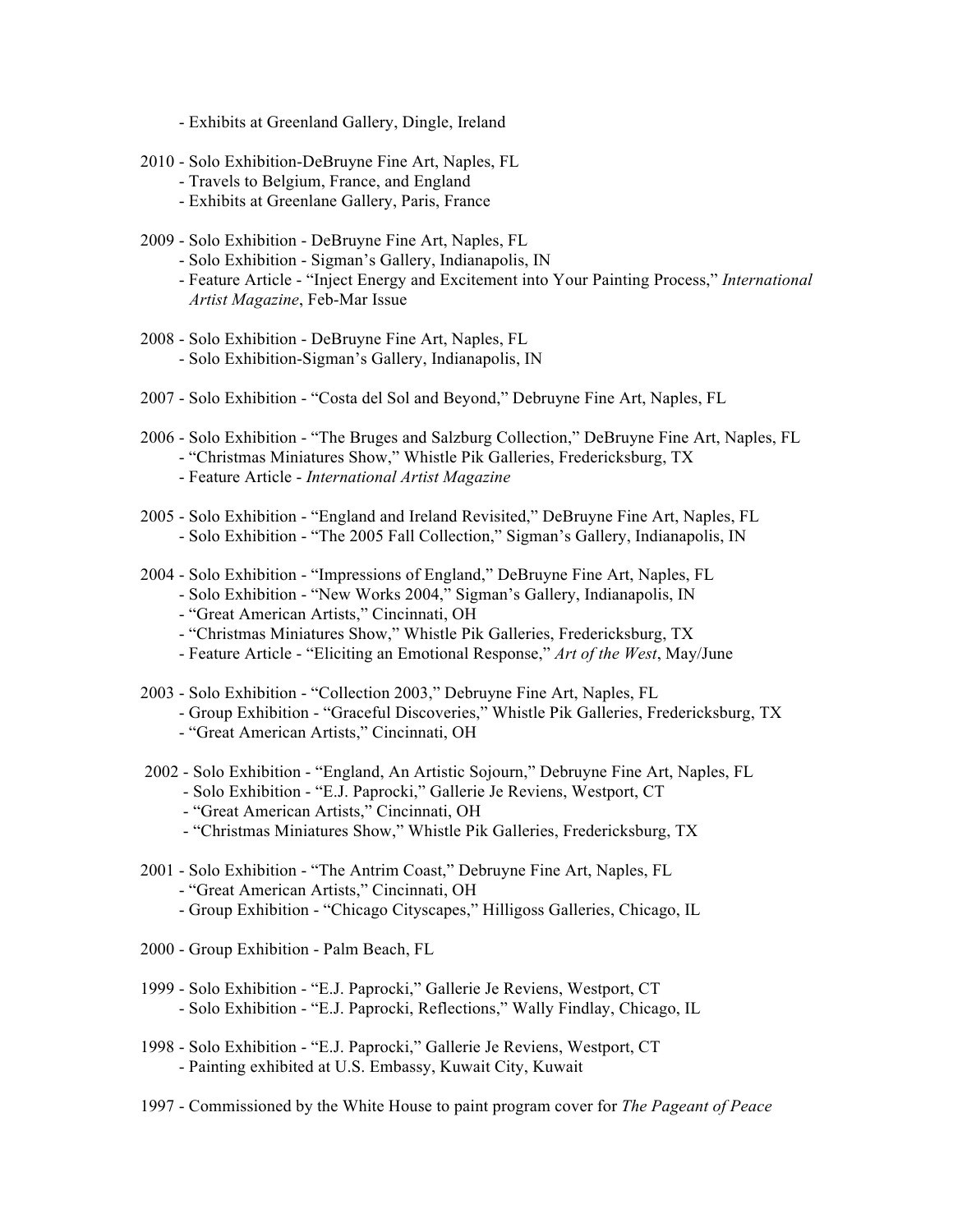- Wins "Jurors Choice Award," Oil Painters of America National Exhibition
- Paintings exhibited at U.S. Embassy, Montevideo, Uruguay
- 1996 Solo Exhibition "E.J. Paprocki," Gallerie Je Reviens, Westport, CT - Group Exhibition - Stables Gallery, Northern Ireland
- 1995 Group Exhibition New York City
- 1993 Solo Exhibition, "Fine Impressionism," Newman Gallery, Boston, MA - Graduates from Loyola University of Chicago, B.B.A
- 1992 Group Exhibition, Newman Gallery, Scottsdale, AZ
- 1989 Paints series of Landmark American Hotels - Sells first painting, a portrait of the Plaza Hotel in New York City
- 1978 Begins painting at age 7

## **Selected Public Collections:**

- The White House, Washington D.C.
- IBM
- MBNA Bank
- Borg Warner
- R.R. Donnelley
- Plaza Hotel, New York City
- Mayfair Regent Hotel, New York City
- Marriott Hotel, New York City
- Ritz Carlton Hotel, Naples, FL
- Whitehall Hotel, Chicago
- The Tremont, Chicago
- Skokie Public Library, Skokie, IL
- The University of Notre Dame

### **Private Collections In:**

- Canada
- England
- Japan
- Ireland
- France
- Belgium
- Germany
- India
- **Switzerland**
- Greece
- and United States